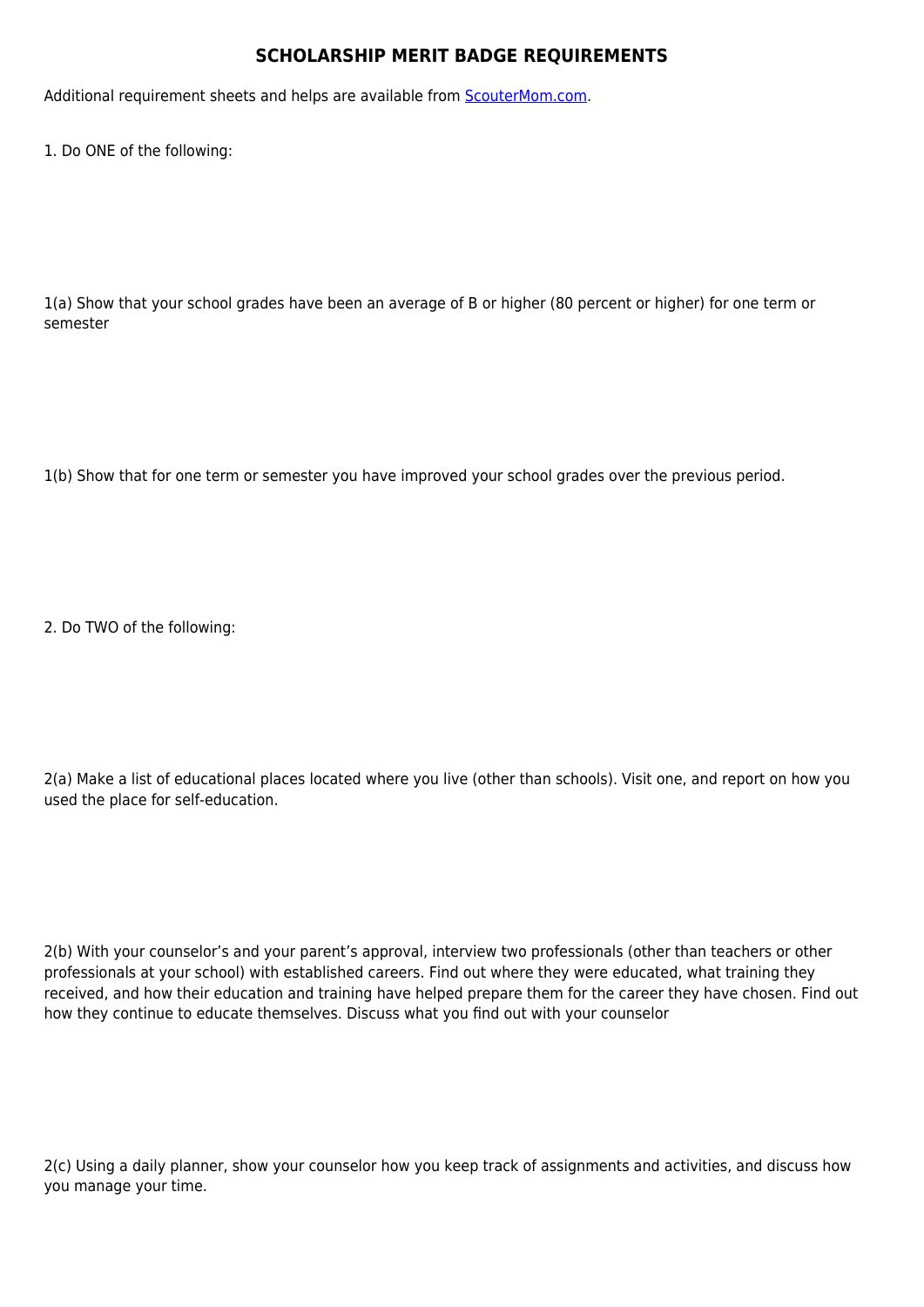2(d) Discuss the advantages and disadvantages of the different methods of research available to you for school assignments, such as the library, books and periodicals, and the internet

3. Get a note from the principal\* of your school (or another school official named by the principal) that states that during the past year your behavior, leadership, and service have been satisfactory

4. Do ONE of the following:

4(a) Show that you have taken part in an extracurricular school activity, and discuss with your counselor the benefits of participation and what you learned about the importance of teamwork.

4(b) Discuss your participation in a school project during the past semester where you were a part of a team. Tell about the positive contributions you made to the team and the project.

5. Do ONE of the following:

5(a) Write a report of 250 to 300 words about how the education you receive in school will be of value to you in the future and how you will continue to educate yourself in the future